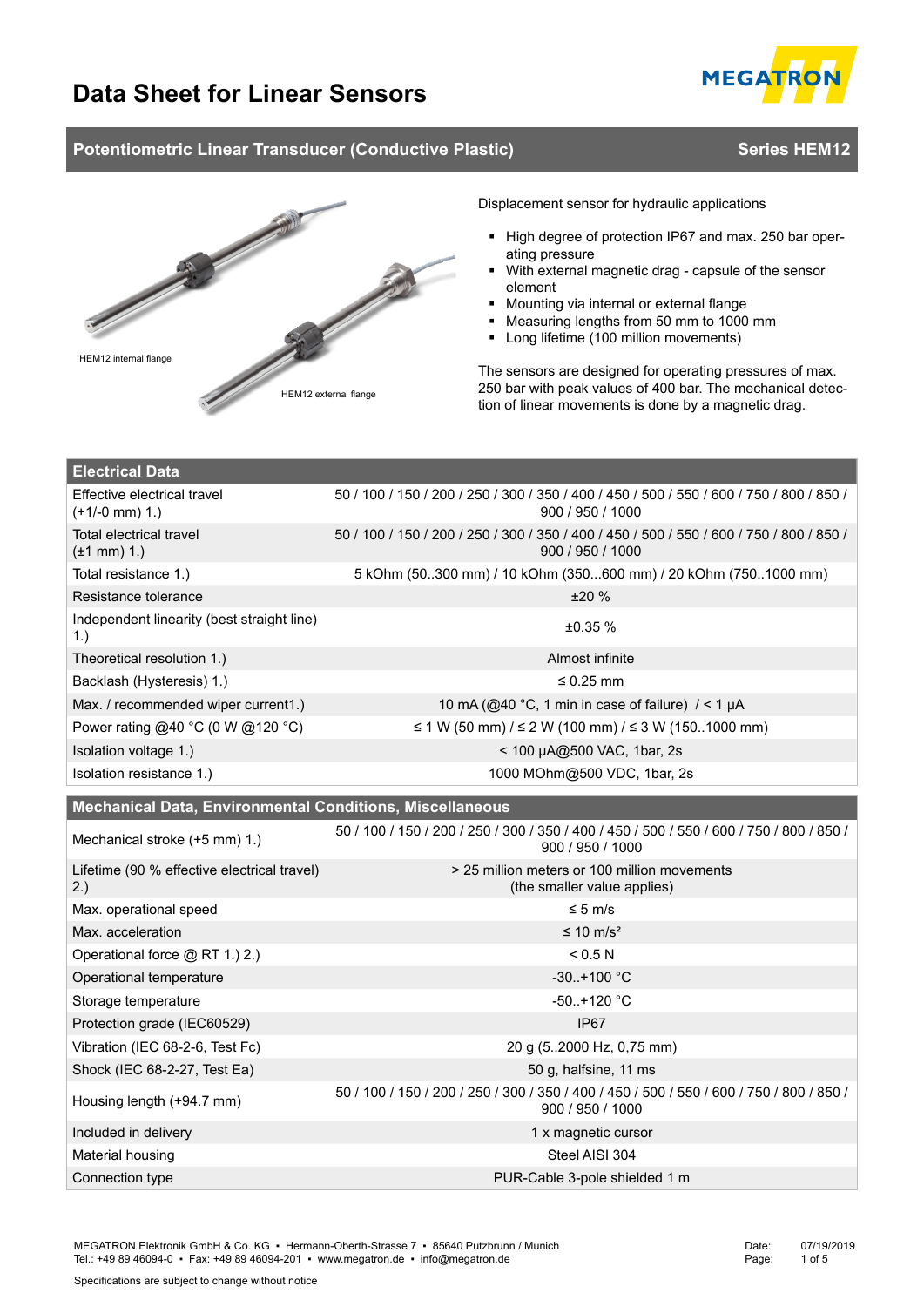

# **Potentiometric Linear Transducer (Conductive Plastic) <b>Series HEM12** Series HEM12

1.) According IEC 60393

2.) Determined by climatic conditions according to IEC 68-1, para. 5.3.1 without load collectives

Please note: Max. permissible supply voltage <75 VDC respectively <50 VAC in addition the max. power rating must be observed

| <b>Order Code</b>                                                                                                                                                                                                       |                                                               |                                                                                                                            |   |                 |
|-------------------------------------------------------------------------------------------------------------------------------------------------------------------------------------------------------------------------|---------------------------------------------------------------|----------------------------------------------------------------------------------------------------------------------------|---|-----------------|
| <b>Description</b>                                                                                                                                                                                                      | Selection: standard=black/bold, possible options=grey/cursive |                                                                                                                            |   |                 |
| Series:                                                                                                                                                                                                                 | HEM12                                                         |                                                                                                                            |   |                 |
| <b>Effective electrical travel:</b><br>50 mm<br>100 mm<br>150 mm<br>200 mm<br>250 mm<br>300 mm<br>350 mm<br>400 mm<br>450 mm<br>500 mm<br>550 mm<br>600 mm<br>750 mm<br>800 mm<br>850 mm<br>900 mm<br>950 mm<br>1000 mm |                                                               | 50<br>100<br>150<br>200<br>250<br>300<br>350<br>400<br>450<br>500<br>550<br>600<br>750<br>800<br>850<br>900<br>950<br>1000 |   |                 |
| <b>Construction:</b><br><b>Internal flange</b><br><b>External flange</b>                                                                                                                                                |                                                               |                                                                                                                            | Е |                 |
| <b>Electrical connection:</b><br>Standard PUR cable 3-pole 1 m<br>Option cable length in m                                                                                                                              |                                                               |                                                                                                                            |   | K<br><b>Kxx</b> |

#### **For higher quantities or on-going demand, additional options are available as described below on request**

For example:

- Cables with / without connector
- **Special axis length and much more**

Note: When calibrating the linear transducer, be careful to set the stroke so that the output does not drop below 1 % or rise beyond 99 % of the supply voltage.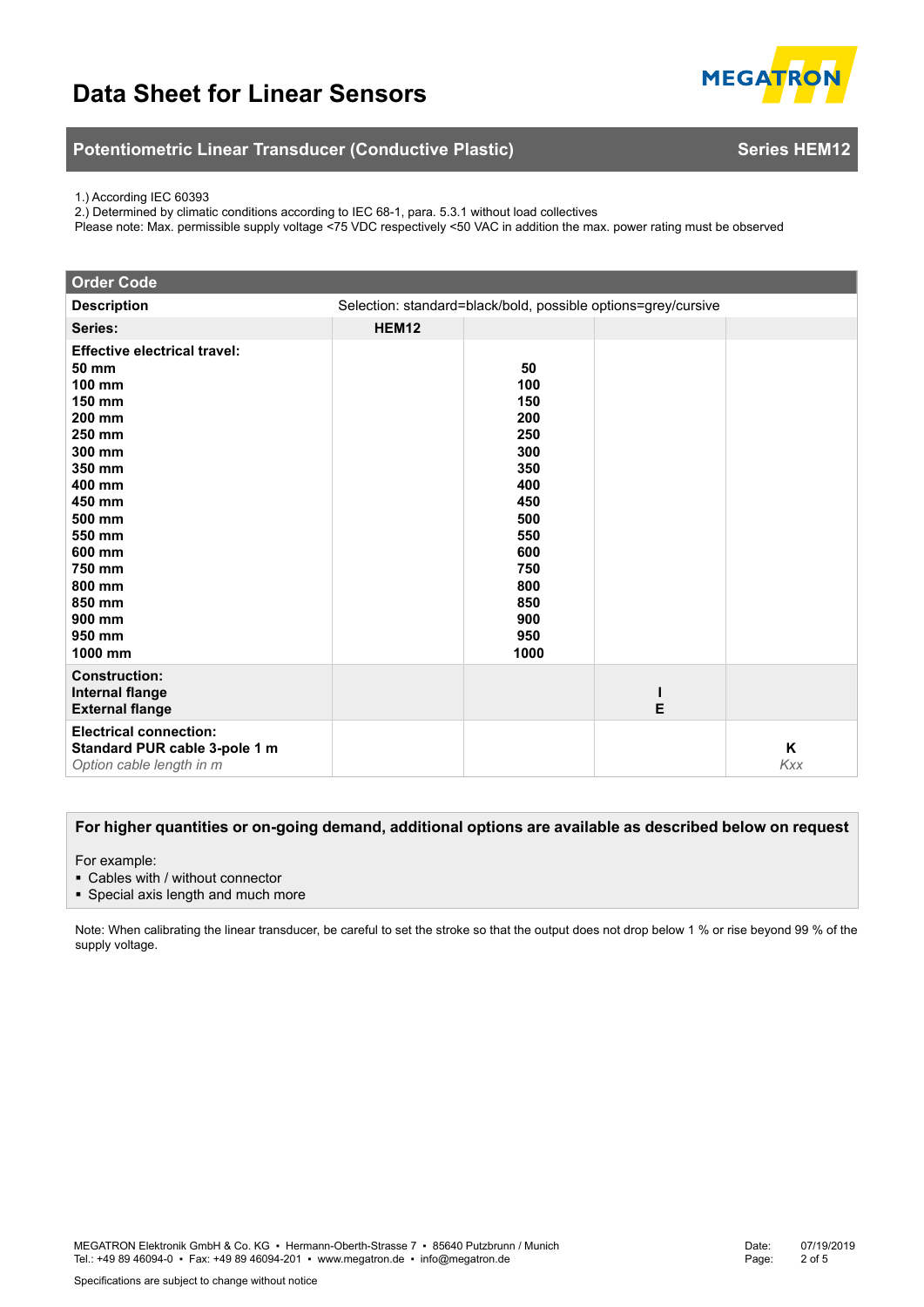# **Potentiometric Linear Transducer (Conductive Plastic) <b>Series HEM12** Series HEM12

#### **Drawing**

**Construction - intern flange: I** 



|              | Dimensions in mm                                                                                          |
|--------------|-----------------------------------------------------------------------------------------------------------|
| $A$ [+94 mm] | 50 / 100 / 150 / 200 / 250 / 300 / 350 / 400 / 450 / 500 / 550 / 600 / 750 / 800 / 850 / 900 / 950 / 1000 |

MEGATRON Elektronik GmbH & Co. KG ▪ Hermann-Oberth-Strasse 7 ▪ 85640 Putzbrunn / Munich Tel.: +49 89 46094-0 • Fax: +49 89 46094-201 • www.megatron.de • info@megatron.de

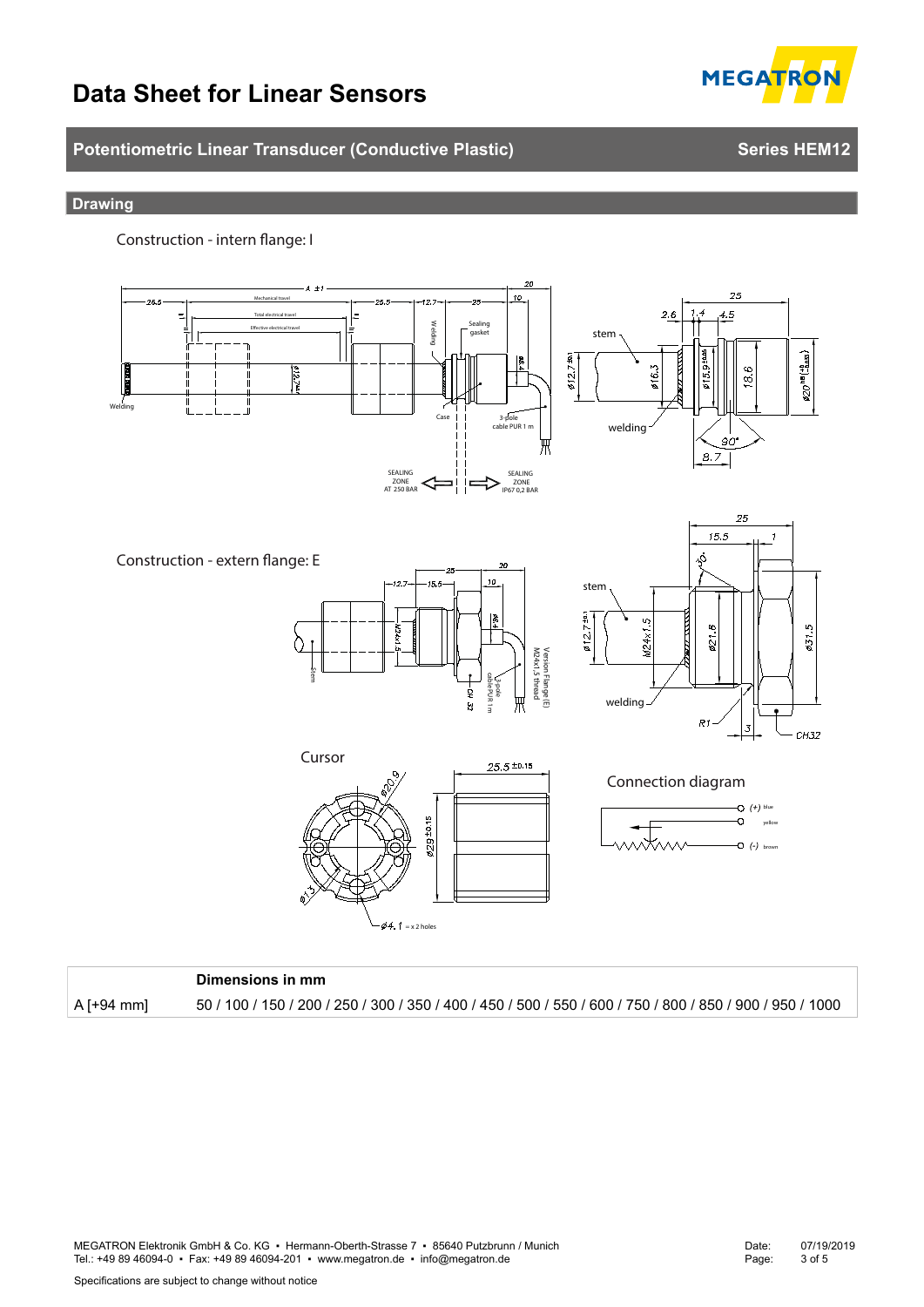# **Potentiometric Linear Transducer (Conductive Plastic) <b>Series HEM12** Series HEM12

# **Installation in cylinder**

#### **Installation inside cylinder with intern flange: I**